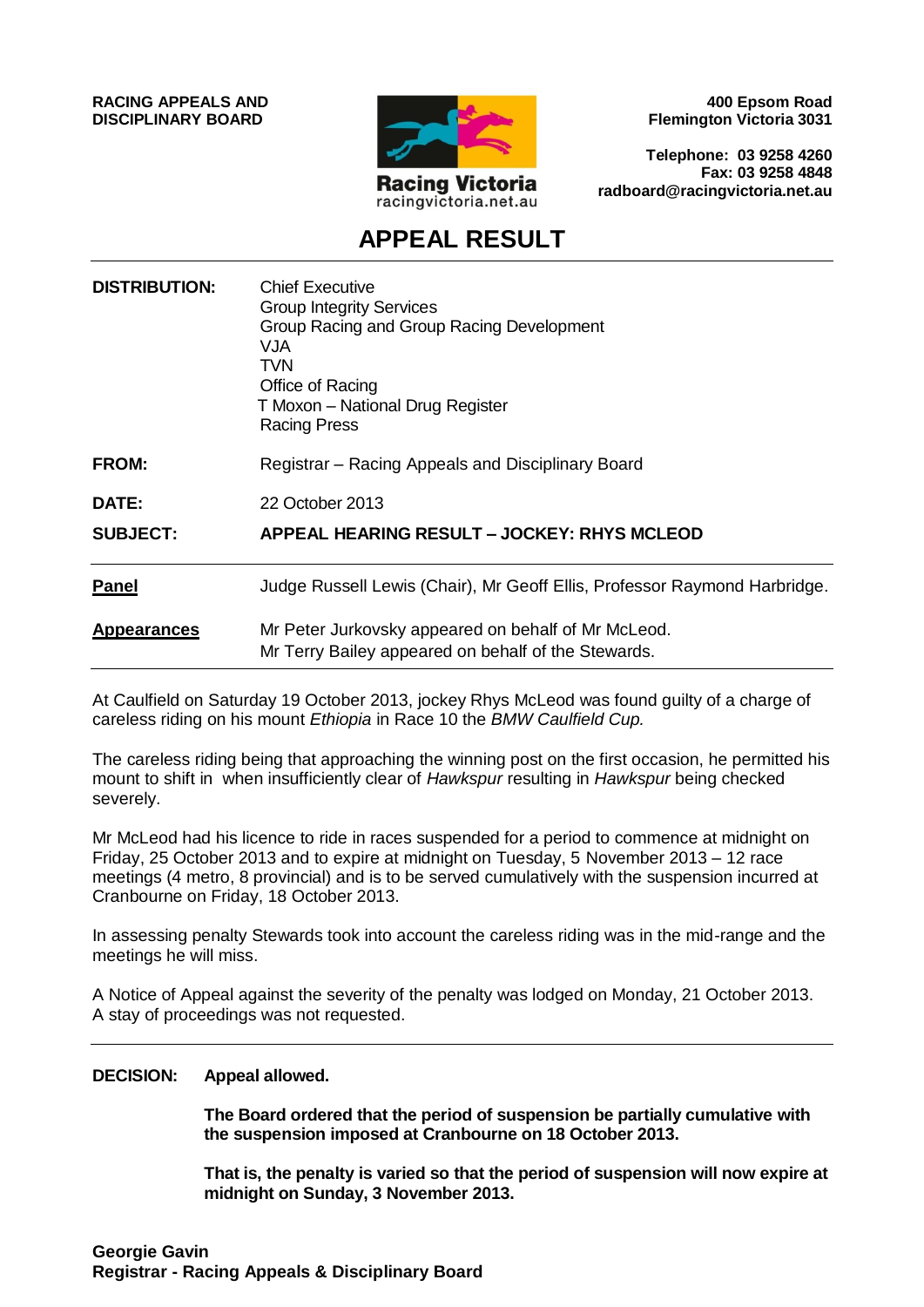# **TRANSCRIPT OF PROCEEDINGS**

### **RACING APPEALS AND DISCIPLINARY BOARD**

\_\_\_\_\_\_\_\_\_\_\_\_\_\_\_\_\_\_\_\_\_\_\_\_\_\_\_\_\_\_\_\_\_\_\_\_\_\_\_\_\_\_\_\_\_\_\_\_\_\_\_\_\_\_\_\_\_\_\_\_\_\_\_

**HIS HONOUR JUDGE R.P.L. LEWIS, Chairman MR G. ELLIS PROF R. HARBRIDGE**

#### **EXTRACT OF PROCEEDINGS**

**DECISION**

### **IN THE MATTER OF THE BMW CAULFIELD CUP OVER 2400 METRES AT CAULFIELD ON 19/10/13**

**JOCKEY: RHYS McLEOD**

#### **MELBOURNE**

#### **TUESDAY, 22 OCTOBER 2013**

MR T. BAILEY appeared on behalf of the RVL Stewards

MR P. JURKOVSKY appeared on behalf of the Appellant